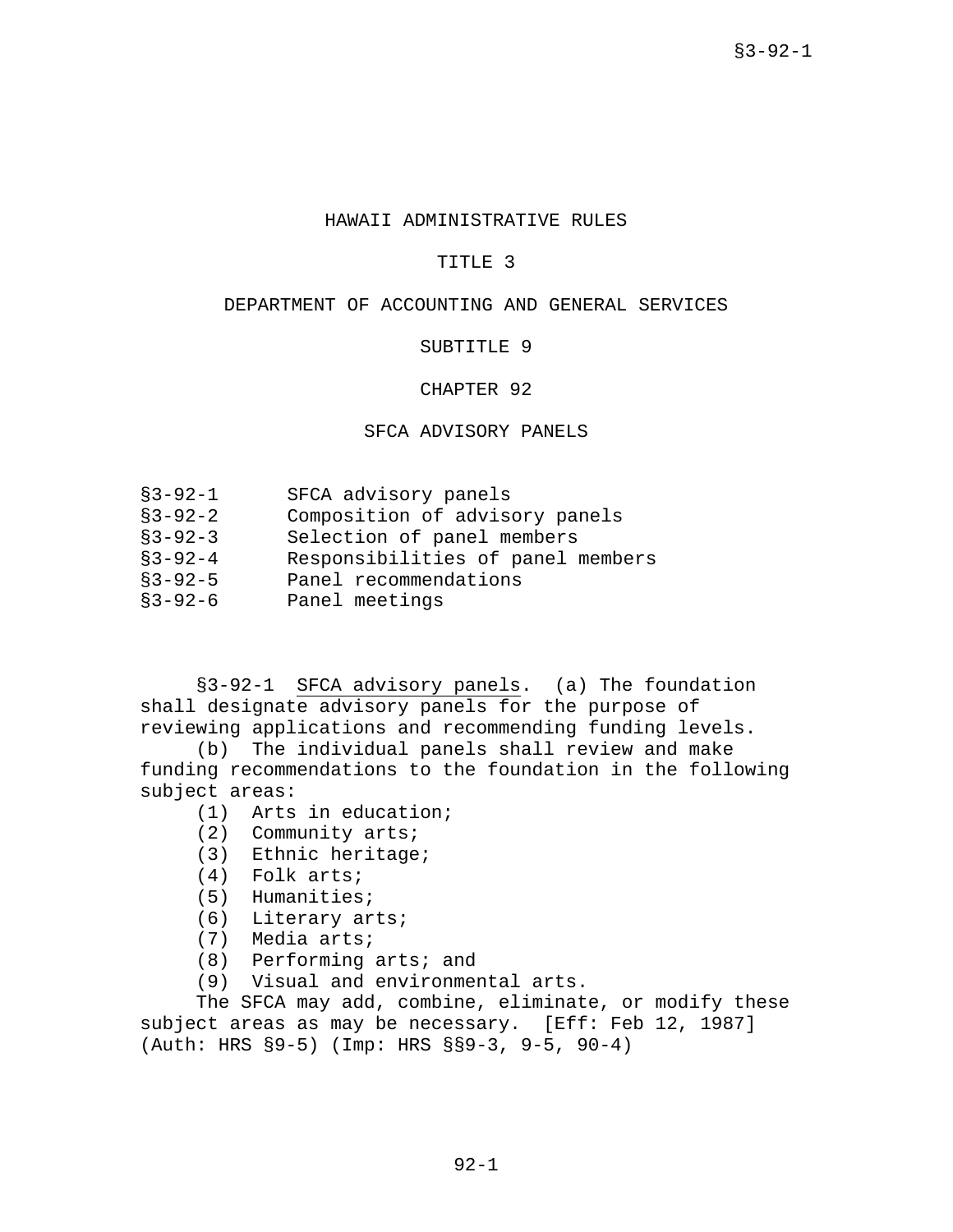§3-92-2 Composition of advisory panels. (a) Panels shall be composed of:

- (1) Two commissioners of the foundation; and
- (2) Not less than five and not more than seven members of the community at large.

 $$3 - 92 - 2$ 

(b) The two commissioners shall act as chairperson and vice chairperson of the panel. [Eff: Feb 12, 1987] (Auth: HRS §9-5)(Imp: HRS §§9-3, 9-5)

§3-92-3 Selection of panel members. Interested individuals may apply to the foundation for panel membership. The panel members shall be knowledgeable and experienced in the subject matter of the panel on which they serve. With the recommendation of the panel chairperson, panel vice chairperson, and director, the foundation shall appoint the panel members. Panel members shall serve without compensation, except for reimbursement of travel and other necessary expenses. [Eff: Feb 12, 1987] (Auth: HRS §9-5) (Imp: HRS §§ 9-3, 9-5)

§3-92-4 Responsibilities of panel members. (a) All panel members shall attend and participate in discussions pertaining to their respective panels except when a panel member has a conflict of interest.

(b) All panel members shall vote on recommendations to be made by their respective panels to the foundation regarding applications for funds referred to their panels. [Eff: Feb 12, 1987] (Auth: HRS §9-5) (Imp: HRS §§9-3, 9-5)

§3-92-5 Panel recommendations. Panel recommendations shall be forwarded to the foundation and shall be based on the information obtained by staff review, panel review, any additional factual information, and on the criteria set forth on application forms. The foundation shall accept, reject, or modify panel recommendations. [Eff: Feb 12, 1987] (Auth: HRS §9-5) (Imp: HRS §§9-3, 9-5)